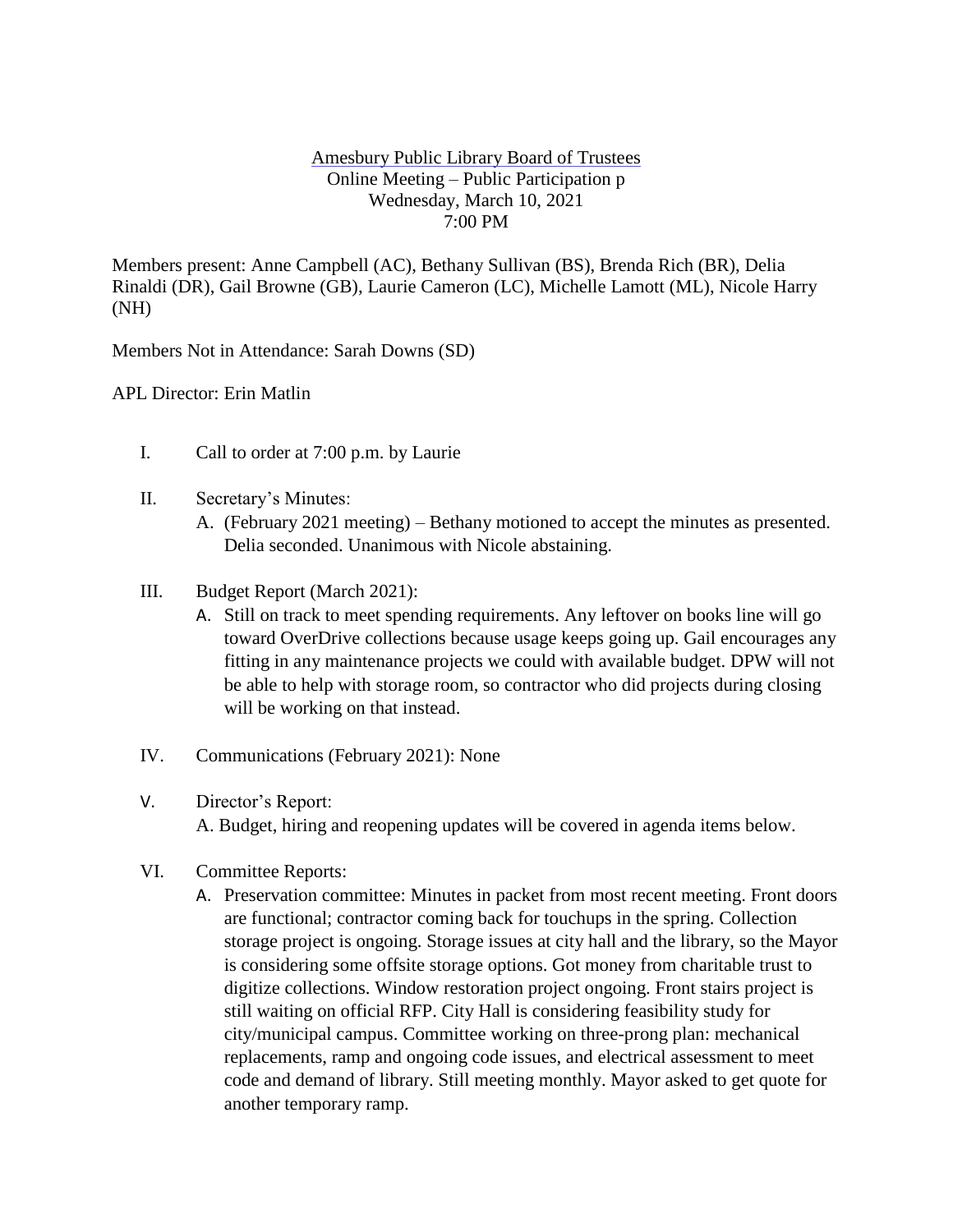- B. Long Range Plan committee: Met before this meeting. Erin, Aimie and Meghan have developed survey to go out April 5 to assess people's use of current and newer services and what they think they'll use going forward. Survey will be shared on by email, over social media, city website, outreach through the senior center, school polys, and bookmarks with link or QR code. Will run for two or three weeks with reminder. Laurie suggests sharing final survey with Trustees.
- VII. Unfinished Business:
	- A. Vacant Positions Update: Head of public services position posted. Four interviews complete. Offer made today to top candidate, and he'll be getting back to Erin tomorrow. Head of Tech Services position opened up because Kerry Ann left. Internal candidate applied and accepted. So now will be posting open reference librarian position. 18-hour children's position is still open, but holding off on filling that until next year's budget is finalized.
	- B. Budget (FY22) Erin sent email about FY21 waiver being approved, so we are officially in waiver status. 52 other libraries are currently in waiver status. We are still able to get state aide. Looks like that will be \$14,000. In the past we got closer to \$21,000. If we don't meet the MAR again in the next fiscal year's budget, we will have to apply for another waiver. The \$27,000 we need to meet our MAR is in the budget request we made to the city. Trustees sent a letter to the Mayor before the meeting. Erin and Bethany and Laurie met with the Mayor about the budget. Mayor had Erin swap level-funded budget in for the budget that met the MAR, which is the one the Trustees recommended. Erin sent the Mayor a letter about it that she will share with the Board. The letter emphasized the impact on the community and services if the library is decertified and how difficult it is to come out of decertification. Budget will be presented to the city council in June. Waiting to hear back from the Mayor's office.

## VIII. New Business:

A. Opening Day (Indoor Pickup) Library is opening to patrons for indoor pickup on March 15. Instead of curbside pickup for holds, they can come inside to pick up holds and kits, and return books. Reference will make photocopies for patrons who request it. Curbside will be offered on request. Still short staffed on evenings and weekends, so figuring out how curbside will work, perhaps asking patrons to wait. Masks will be required. Hand sanitzer will be available at entrances and exits. If this goes well, might introduce other services such as browsing by appointment or computers by appointment. Will make tweaks and adjustments as needed. Laurie asks what building capacity is. Erin has to follow up with Board of Health on that. Bethany asks if there are procedures in place to handle people who aren't following the rules. Staff will have scripts for how to handle situations such as someone not wearing a mask or trying to browse. Other libraries say it has been going smoothly. Adjusting quarantine schedule, cutting down to 24 hours for books coming from interlibrary loans. Other libraries are cutting down all quarantines to 24 hours. We're not there yet, but it